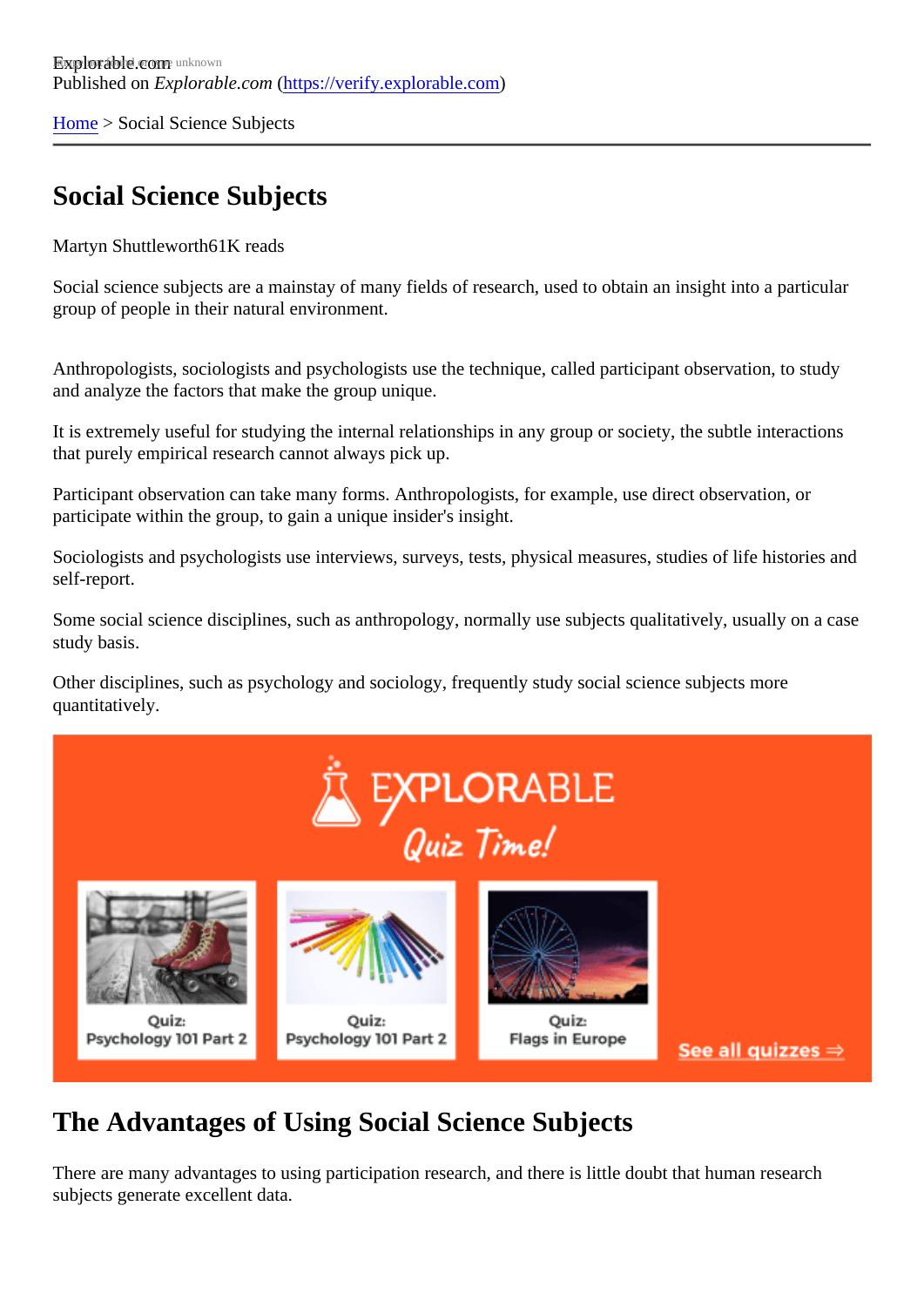- Social science subjects give a unique insight into certain groups, and a first hand account of what influences their unique nature and interpersonal relationships.
- Participant studies are relatively easy to set up, and are very cost-effective when compared to [quantitative method](https://verify.explorable.com/quantitative-research-design)s [.
- The studies, as far as is possible, study the social science subjects in their natural surroundings. Researchers can observe human research subjects going about their normal lives, something that is possible in a laboratory setting.
- The [raw data](https://verify.explorable.com/raw-data-processing) 2] produced by these studies is extremely valid, because there is little external manipulation, or sacrifices in method, needed to meet the criterant folling variable \$3] and setting up control groups.

Basically, what you see is what you get with a participant study.

## The Disadvantages of Using Social Science Subjects

Nobody questions the value of participant observation, but there are a few pitfalls with the research. Any prospective researcher must be fully aware of the limitations, and be extremely careful to address them within the body of the esearch<sup>[4]</sup>.

- There is always the chance of server biast, whereas the observer imposes their own expectations onto the subjects. For example, an American social anthropologist studying an Asian immigrant community, in the US, may subconsciously judge them by western values, disregarding their cultural background.
- The very fact that the observer is there will change the behavior of the subjects, and only the exact degree of change is unknown.
- Conversely, the observer can find that their objective position is compromised as they begin to become more intimate with the group. For example, there is a strong chance that an anthropologist living amongst a remote Amazonian tribe could 'turn native' and become too embroiled to step back and see the overall picture.
- The studies generally provide littenpirical data<sup>6</sup>], so the findings are always open to personal interpretation. This is not a major problem, because rigorous debate to reach understanding is an inherent part of the process.

In participant observation, these disadvantages are unavoidable, and have to be regarded as an integral participant of the research. Whilst the sperimental design<sup>7</sup> can minimize the effects, it is important that the researcher is aware of the possible implications.

In most research, the scientist generates pathesis<sup>[8]</sup>, the focal point of the whole *xperiment*[9]. With participant research, the researcher should, instead, show that they are aware of the libertation they start the observations, reducing the chances as [10].

This will allow anybody reading and analyzing the research paper to make a qualified judgment about the quality of the paper and the usefulness of the research.

## Ethical Codes Surrounding Social Science Subjects

In any of these field sthical considerations 1] and the wellbeing of the participants are the single most important consideration. The researcher must ensure that he causes no harm to the group, and it is gener accepted that honesty is the first parameter; the researcher must be open about purpose and intent.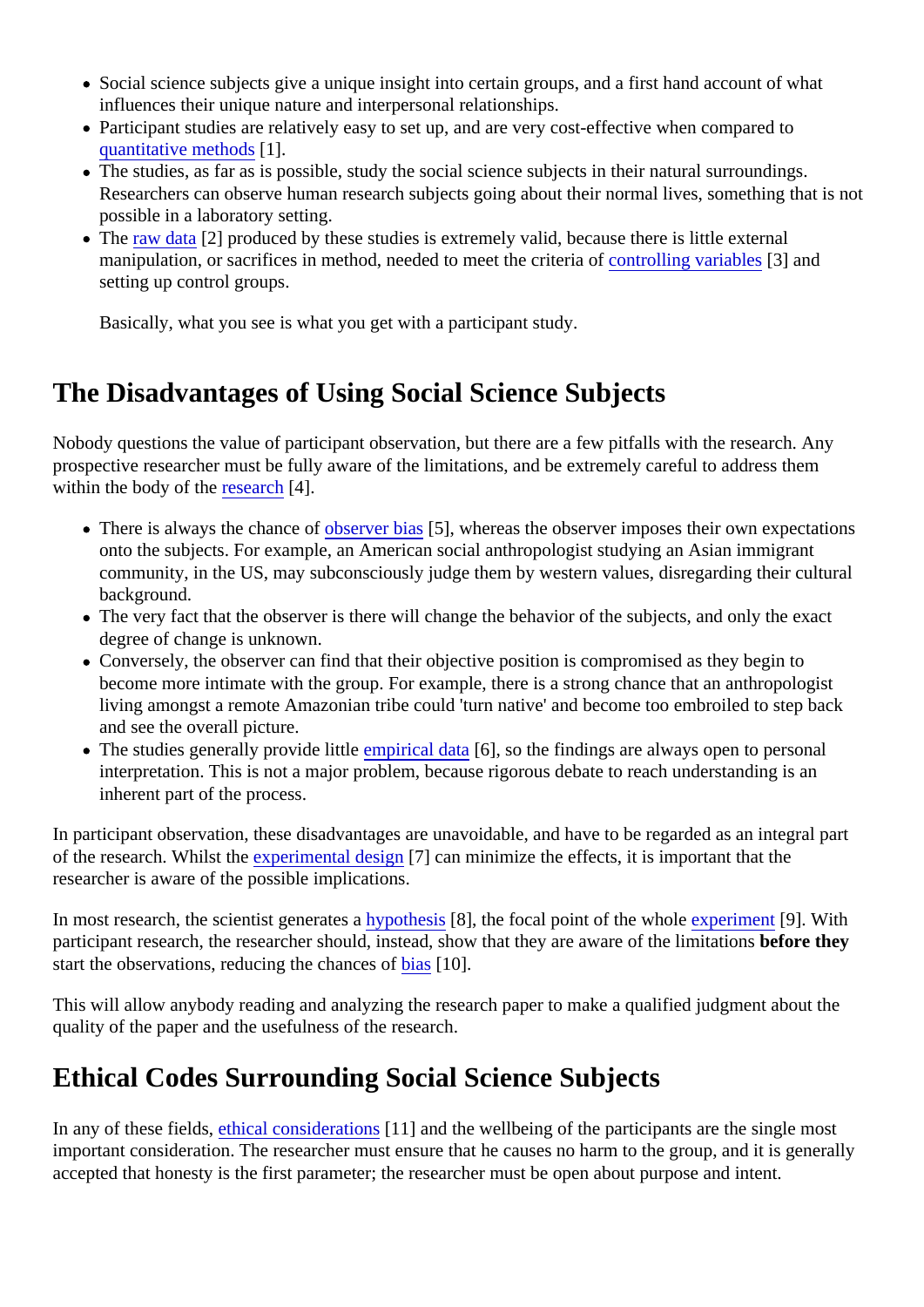The ethical considerations concerning permissions, entil and possible suffering are very similar to guidelines governing psychology researchers.

These are the main points:

• Wherever possible, the observer should strive to understand the particular community. This may be knowledge of the language, or some experience with the culture.

One example would be studying sexuality - whilst the observer need not be gay or lesbian to understand those groups, it does help, giving them a unique insight into the unique difficulties faced by gay communities.

- There must be no chance of causing psychological or physical suffering to the participants, and they should be treated as partners in research. A researcher using human research subjects must avoid t aloof approach required by uantitative methods ].
- It is vital that the social science subjects are willing participants in the research, and are not coerced induced into participating through false promises or benefits.
- The social science subjects should be full formed[12] of the research and the possible implications should be transmitted through a pre-experimental briefing. Verbal and written information, in a language that they understand, should always be sought.
- The participants should be fully informed of how their information will be used, how anonymous the information will be, and for how long it will be stored.
- The participant should be able to withdraw at any stage during the research, and may also ask that all of their information, including film, photographs and testimonials be removed.
- On occasion, the exact nature of the research cannot be revealed to the social science subjects, in c it influences the findings. In this case, the work must be constantly overseen by an independent ethic review panel and peers. In addition, the right to withdraw consent must be maintained.

These ethics are extremely important for maintaining the integrity of participation. It is very easy for researchers using social science subjects to cross the line and cause lasting damage to a group or comminity.

Historically, the use of ethics have been sloppy in some social science experiments, such as the use of [deception](https://verify.explorable.com/deception-and-research)[13] in the [milgram study](https://verify.explorable.com/milgram-experiment-ethics)[14], the [stanford prison experime](https://verify.explorable.com/stanford-prison-experiment)nt [5], the [bobo doll experimen](https://verify.explorable.com/bobo-doll-experiment)t [16] or the [asch experimen](https://verify.explorable.com/asch-experiment)t 7]. These studies would probably have been disallowed today.

This is especially important with the number of documentaries following groups or tribes, because it is very easy to stray into attempting to edit unfavorably and sensationalizing footage for ratings. This is the boundary between genuine documentaries and cheap reality TV.

Source URL: https://verify.explorable.com/social-science-subjects?gid=1580

Links

- [1] https://verify.explorable.com/quantitative-research-design
- [2] https://verify.explorable.com/raw-data-processing
- [3] https://verify.explorable.com/controlled-variables
- [4] https://verify.explorable.com/what-is-research
- [5] https://verify.explorable.com/interrater-reliability
- [6] https://verify.explorable.com/empirical-evidence
- [7] https://verify.explorable.com/true-experimental-design
- [8] https://verify.explorable.com/research-hypothesis
- [9] https://verify.explorable.com/conducting-an-experiment
- [10] https://verify.explorable.com/research-bias
- [11] https://verify.explorable.com/ethics-in-research